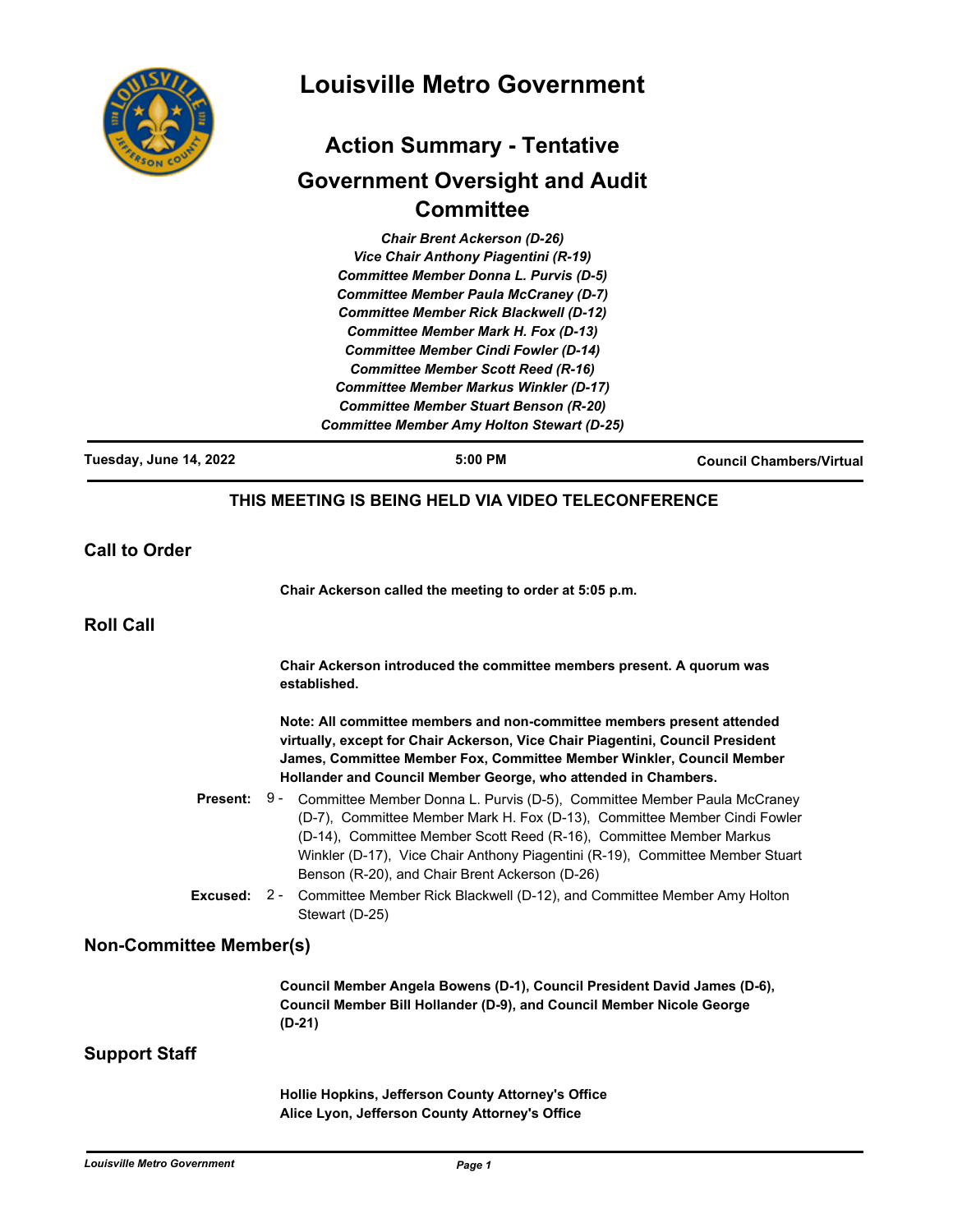#### **Clerk(s)**

**Olivia Bennett, Assistant Clerk Sonya Harward, Clerk**

#### **Pending Legislation**

**1.** [RP053122MR](http://louisville.legistar.com/gateway.aspx?m=l&id=/matter.aspx?key=60366)

# **WITHDRAWN: REAPPOINTMENT OF MARK RATTERMAN TO THE JEFFERSONTOWN FIRE PROTECTION DISTRICT BOARD (TERM EXPIRES JUNE 30, 2025).**

Attachments: [APT Jeffersontown Fire Protection District Board 05-16-22.pdf](http://louisville.legistar.com/gateway.aspx?M=F&ID=b3c0e2a5-56fb-48e1-999b-1c7c89f7f877.pdf)

[Mark Ratterman 05-16-22.pdf](http://louisville.legistar.com/gateway.aspx?M=F&ID=00f3d046-20a6-40dd-a6a3-493f6b121d81.pdf) [Applicants for Board - Jeffersontown Fire Protection District Board -](http://louisville.legistar.com/gateway.aspx?M=F&ID=c78cc307-d640-41ea-a84a-42bb6f7be53c.pdf)  05.16.22.pdf [Current Board - Jeffersontown Fire Protection District Board](http://louisville.legistar.com/gateway.aspx?M=F&ID=a04b8db4-9f2c-4c39-a2aa-b40d387123c4.pdf)  05-16-22.pdf

**This reappointment request has been withdrawn by the Mayor's Office.**

#### **2.** [AP061422CDB](http://louisville.legistar.com/gateway.aspx?m=l&id=/matter.aspx?key=60772)

# **APPOINTMENT OF COL. DETRICK BRISCOE TO THE DEPUTY SHERIFF MERIT BOARD (TERM EXPIRES JUNE 13, 2023).**

Attachments: [APT Deputy Sheriff Merit Board 06-06-22.pdf](http://louisville.legistar.com/gateway.aspx?M=F&ID=77bc6a16-2dc2-4e48-a01d-0727a173a0a4.pdf)

[Col. Detrick Briscoe 06.06.22.pdf](http://louisville.legistar.com/gateway.aspx?M=F&ID=d91c8338-71c3-4363-a937-e47e19f7855c.pdf)

[Applicants for Board - Deputy Sheriff Merit Board 06.06.22.pdf](http://louisville.legistar.com/gateway.aspx?M=F&ID=9bd0e3f3-d0ee-4c42-912f-b9d83f068cc4.pdf)

[Current Board - Deputy Sheriff Merit Board 06.06.22.pdf](http://louisville.legistar.com/gateway.aspx?M=F&ID=68307e4f-9502-4ed8-910b-4f5b7323e584.pdf)

**A motion was made by Committee Member Purvis, seconded by Committee Member Winkler, that this Appointment be recommended for approval.** 

**The following spoke to this item:** 

- **Chair Ackerson**
- **Althea Jackson, Mayor's Office**
- **Col. Detrick Briscoe, Appointee**

**The following was discussed:** 

- **The appointee will be filling a vacant seat on this board**
- **The appointee is a Mayoral appointee**
- **The appointee resides in District 22**

**- The appointee is the director of the Youth Challenge Program for Kentucky State Government**

**- The appointee is a retiree after 34 years of active duty service as law enforcement personnel**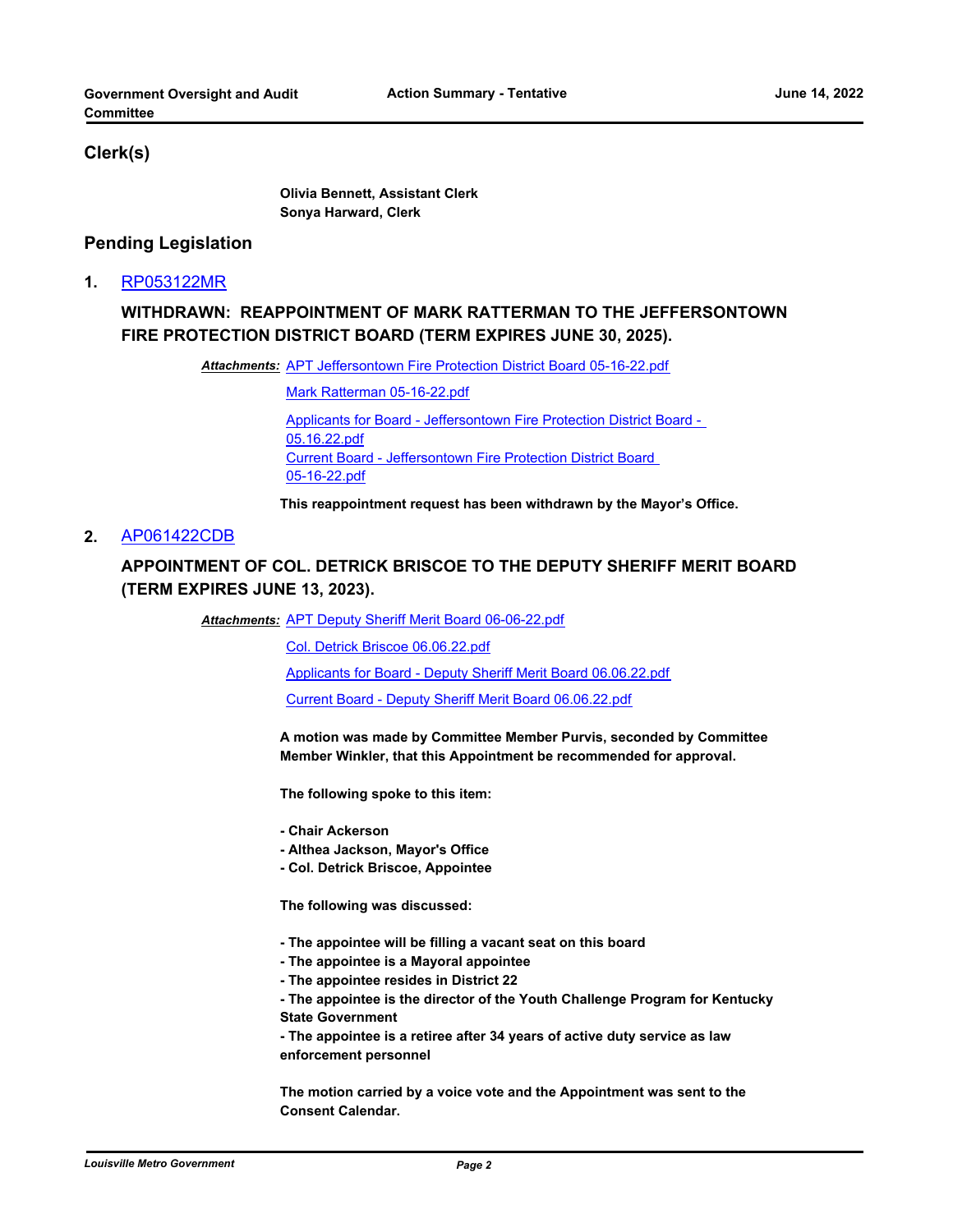#### **3.** [AP061422DBK](http://louisville.legistar.com/gateway.aspx?m=l&id=/matter.aspx?key=60776)

# **APPOINTMENT OF DAVID BECK TO THE COMMISSION ON PUBLIC ART (COPA) BOARD (TERM EXPIRES OCTOBER 15, 2025).**

Attachments: [APT Commission on Public Art \(COPA\) 06-06-22.pdf](http://louisville.legistar.com/gateway.aspx?M=F&ID=5498c50c-2d91-4a64-a39d-0d6f7f01248a.pdf)

[David Beck 06.06.22.pdf](http://louisville.legistar.com/gateway.aspx?M=F&ID=e29767bb-8327-4bb3-878a-e5162a60d0da.pdf)

[Applicants for Commission on Public Art \(COPA\) 06.06.22.pdf](http://louisville.legistar.com/gateway.aspx?M=F&ID=ce845dd9-7bd1-4281-a9f4-1114f85b0623.pdf)

[Current Commission on Public Art \(COPA\) 06.06.22.pdf](http://louisville.legistar.com/gateway.aspx?M=F&ID=37a7fbae-8aab-4820-bc3f-b01697b17e08.pdf)

**A motion was made by Committee Member Winkler, seconded by Committee Member Purvis, that this Appointment be recommended for approval.** 

**The following spoke to this item:** 

- **Chair Ackerson**
- **Althea Jackson, Mayor's Office**
- **David Beck, Appointee**
- **Council Member George**

**The following was discussed:** 

- **The appointee is the President and CEO of Kentucky Venues**
- **The appointee is a life-long resident of Louisville/Jefferson County**
- **The appointee resides in District 11**

**- Council Member George brought this appointment opportunity to the appointee as a chance for the appointee to serve the community at this capacity**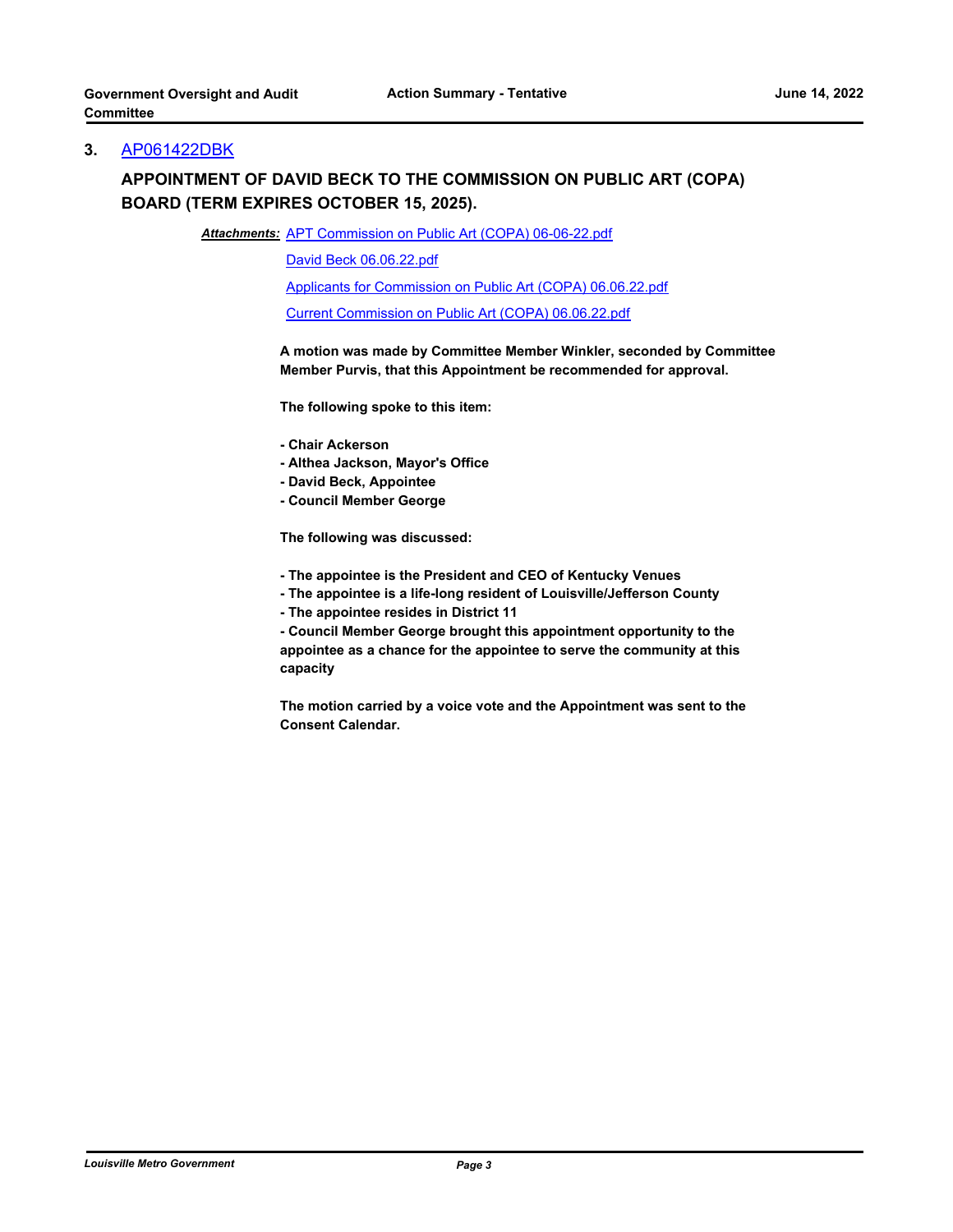#### **4.** [AP061422AR](http://louisville.legistar.com/gateway.aspx?m=l&id=/matter.aspx?key=60777)

# **APPOINTMENT OF ALISIA RICHARDSON TO THE CODE ENFORCEMENT BOARD (TERM EXPIRES FEBRUARY 9, 2025).**

Attachments: [APT Code Enforcement Board 06-06-22.pdf](http://louisville.legistar.com/gateway.aspx?M=F&ID=07bec0f2-2bd2-4ebc-91f8-1fe581e42a2d.pdf)

[Alisia Richardson 06.06.22.pdf](http://louisville.legistar.com/gateway.aspx?M=F&ID=2dd8858c-3fd9-4e61-9d1e-eb9df8d63021.pdf)

[Applicants for Board - Code Enforcement Board 06.06.22 AR.pdf](http://louisville.legistar.com/gateway.aspx?M=F&ID=ae9d1b27-26e5-4e43-9b7b-07489f1f2e89.pdf)

[Current Board - Code Enforcement Board 06.06.22.pdf](http://louisville.legistar.com/gateway.aspx?M=F&ID=11e016ca-8163-4589-9127-bd3e244f003e.pdf)

**A motion was made by Committee Member Stuart, seconded by Committee Member Fox, that this Appointment be recommended for approval.** 

**Althea Jackson, Mayor's Office, spoke to this item.** 

**The following was discussed:** 

- **The appointee has resided in Louisvile/Jefferson County for 17 years**
- **The appointee is the owner of ARGC Construction Group**
- **The appointee resides in District 9**

**The motion carried by a voice vote and the Appointment was sent to the Consent Calendar.**

#### **5.** [AP061422CW](http://louisville.legistar.com/gateway.aspx?m=l&id=/matter.aspx?key=60778)

### **APPOINTMENT OF CHRIS WANTLAND TO THE CODE ENFORCEMENT BOARD (TERM EXPIRES FEBRUARY 9, 2025).**

Attachments: [APT Code Enforcement Board 06-06-22.pdf](http://louisville.legistar.com/gateway.aspx?M=F&ID=5af2dbdc-6260-4ac1-9c71-409aace23be1.pdf)

[Chris Wantland 06.06.22.pdf](http://louisville.legistar.com/gateway.aspx?M=F&ID=0a1f369a-a432-4cae-ae9f-a80be15d645c.pdf)

[Applicants for Board - Code Enforcement Board 06.06.22 CW.pdf](http://louisville.legistar.com/gateway.aspx?M=F&ID=7716a6f8-8c9d-4e98-89b8-a39de2c306d2.pdf)

[Current Board - Code Enforcement Board 06.06.22.pdf](http://louisville.legistar.com/gateway.aspx?M=F&ID=72a9d2ec-4e50-4076-9d06-faeaa59fa527.pdf)

**A motion was made by Committee Member Fox, seconded by Committee Member Benson, that this Appointment be recommended for approval.** 

**The following spoke to this item:** 

- **Althea Jackson, Mayor's Office**
- **Chris Wantland, Appointee**

**The following was discussed:** 

- **The appointee has lived in Louisville/Jefferson County for 53 years**
- **The appointee is a retiree**
- **The appointee resides in District 8**
- **The appointee has experience with civil service, examples were provided**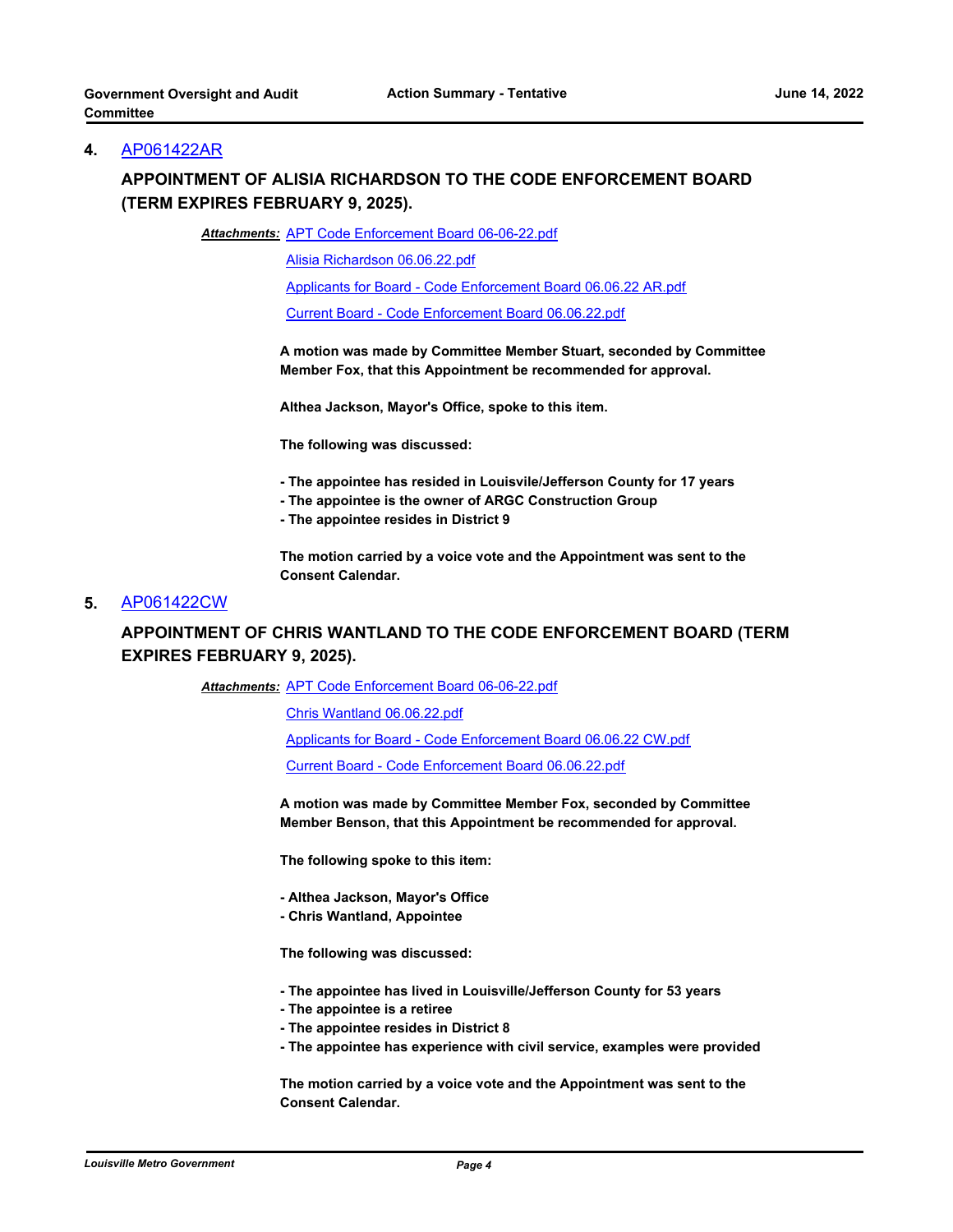#### **6.** [AP061422MR](http://louisville.legistar.com/gateway.aspx?m=l&id=/matter.aspx?key=60779)

### **APPOINTMENT OF MARTY RUBY TO THE POLICE MERIT BOARD (TERM EXPIRES JUNE 1, 2026).**

#### Attachments: [APT Police Merit Board 06-06-22.pdf](http://louisville.legistar.com/gateway.aspx?M=F&ID=3c315c09-de10-4d80-a562-b8dc54cbe032.pdf)

[Marty Ruby 06-06-22.pdf](http://louisville.legistar.com/gateway.aspx?M=F&ID=d11e2405-a59e-4518-8efe-bc8f36312e91.pdf)

[Applicants for Board - Police Merit Board 06.06.22 MR.pdf](http://louisville.legistar.com/gateway.aspx?M=F&ID=7408914b-0f1c-47b5-9f7d-66c54f85a7cd.pdf)

[Current Board - Police Merit Board 06.06.22.pdf](http://louisville.legistar.com/gateway.aspx?M=F&ID=317f62bf-d124-4bab-a466-d8f8a13c38a0.pdf)

**A motion was made by Committee Member Winkler, seconded by Committee Member Purvis, that this Appointment be recommended for approval.**

**The following spoke to this item:**

**- Althea Jackson, Mayor's Office**

**- Martin Ruby, Appointee** 

**- Committee Member Winkler** 

**The following was discussed:** 

**- The appointee has lived in Louisville/Jefferson County for 40 years**

**- The appointee is the Founder and Chairman of Stonewood Financial Solutions**

**- The appointee resides in District 8** 

**- The appointee will be filling a vacant seat on this board due to the previous member not being reappointed** 

**- Questions were asked regarding the appointees understanding of the time commitments to being on this board -- the appointee is semi-retired and not only devoted to this board but also looking forward to being on this board and the commitment it takes**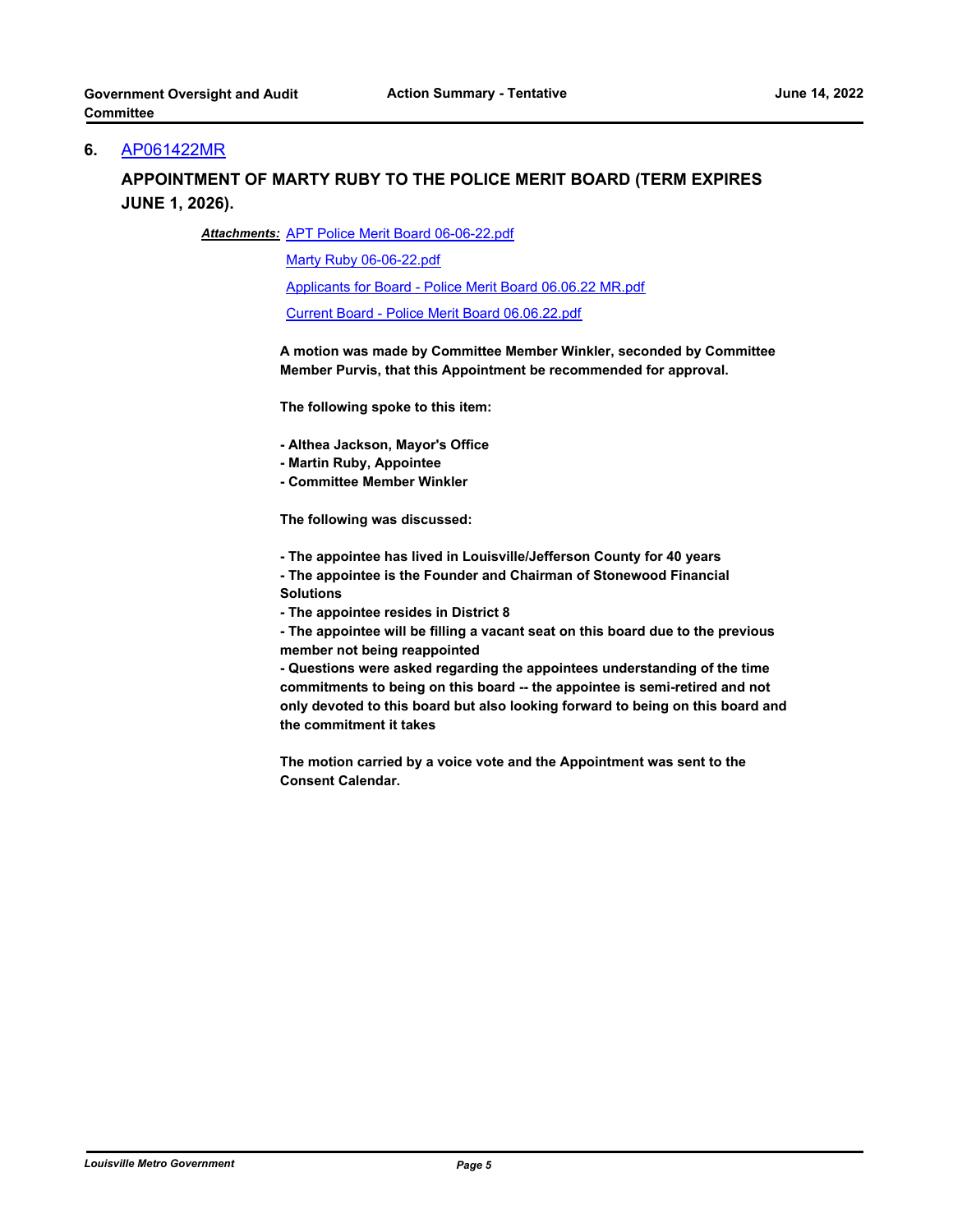#### **7.** [RP061422SA](http://louisville.legistar.com/gateway.aspx?m=l&id=/matter.aspx?key=60780)

# **REAPPOINTMENT OF DR. SHERRYL ANDERSON TO THE POLICE MERIT BOARD (TERM EXPIRES JUNE 1, 2026).**

Attachments: [APT Police Merit Board 06-06-22.pdf](http://louisville.legistar.com/gateway.aspx?M=F&ID=5cf7315a-681c-4844-9571-d7c94ee1e2d1.pdf)

[Dr. Sherryl Anderson 06.06.22.pdf](http://louisville.legistar.com/gateway.aspx?M=F&ID=e101ec68-85b5-45a5-9fd4-b74dfa1f0a8d.pdf)

[Applicants for Board - Police Merit Board 06.06.22 DSA.pdf](http://louisville.legistar.com/gateway.aspx?M=F&ID=66a452f2-f6be-43cd-aa03-284860fe9027.pdf)

[Current Board - Police Merit Board 06.06.22 SA.pdf](http://louisville.legistar.com/gateway.aspx?M=F&ID=7a44901c-0d88-4395-97f0-8a2716499a91.pdf)

**A motion was made by Committee Member Winkler, seconded by Committee Member Fox, that this Reappointment be recommended for approval.**

**The following spoke to this item:**

**- Althea Jackson, Mayor's Office**

**- Dr. Sherryl Anderson, Appointee**

**- Committee Member Winkler** 

**The following was discussed:** 

**- The appointee is a long-time resident of Louisville/Jefferson County** 

**- The appointee is a retired Jefferson County Public School ("JCPS") administrator** 

**- The appointee resides in District 10** 

**- The appointee is an active board member and prides herself on never missing a meeting or hearing** 

**- Questions were asked regarding the appointees understanding of the time commitments to being on this board -- the appointee has been called back to work for JCPS part-time but this has not interfered with the appointee's meeting attendance**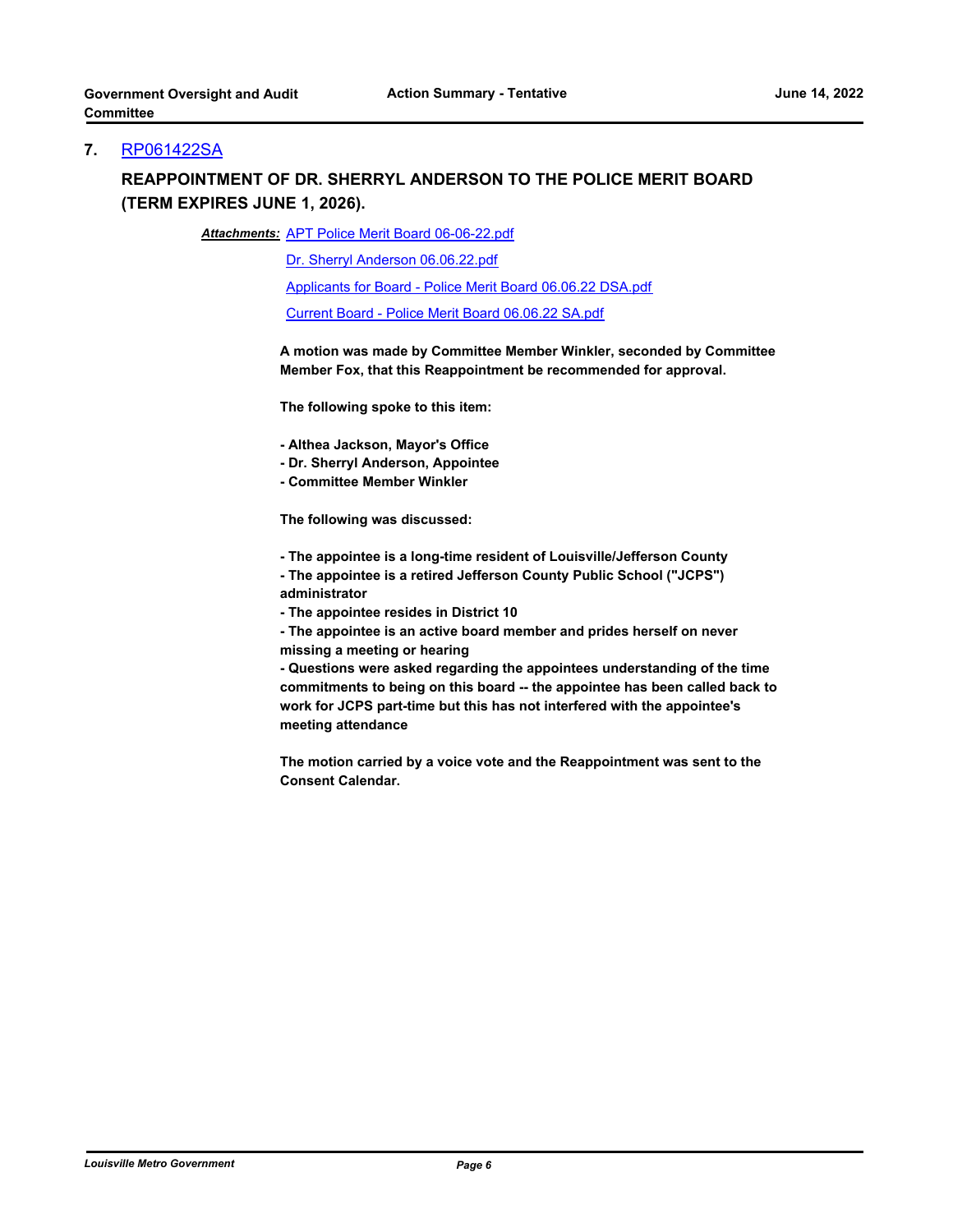#### **8.** [RP061422LH](http://louisville.legistar.com/gateway.aspx?m=l&id=/matter.aspx?key=60781)

# **REAPPOINTMENT OF LULA HOWARD TO THE BOARD OF ZONING ADJUSTMENT (TERM EXPIRES JUNE 30, 2025).**

Attachments: [APT Board of Zoning Adjustment 06-06-22.pdf](http://louisville.legistar.com/gateway.aspx?M=F&ID=d164be27-0f88-4eed-9e7a-badbf70cbab2.pdf)

[Lula Howard 06.06.22.pdf](http://louisville.legistar.com/gateway.aspx?M=F&ID=10843cd2-f68a-4c7a-a0bc-282f74d6c64d.pdf)

[Applicants for Board of Zoning Adjustment 06.06.22.pdf](http://louisville.legistar.com/gateway.aspx?M=F&ID=dce1156e-1726-43d2-b94d-bd410d2669ca.pdf)

[Current - Board of Zoning Adjustment 06.06.22.pdf](http://louisville.legistar.com/gateway.aspx?M=F&ID=bab681cc-8d2d-4bc8-b908-03c4818a6711.pdf)

**A motion was made by Committee Member Winkler, seconded by Committee Member Fox, that this Reappointment be recommended for approval.**

**The following spoke to this item:**

**- Chair Ackerson**

**- Althea Jackson, Mayor's Office**

**- Lula Howard, Appointee** 

**The following was discussed:** 

- **The appointee is the chair of this board**
- **This is the appointees last term for this board**
- **The appointee is a life-long resident of Louisville/Jefferson County**
- **The appointee is a retired land use planner**
- **The appointee resides in District 26**
- **The appointee has a been a public servant for 59 years**

**- The appointee started her career as a planning technician at the** 

**Louisville/Jefferson County Planning Commission and was promoted to data processing supervisor for land use, planner I, a planner II and then retired as a planning manager in 1991**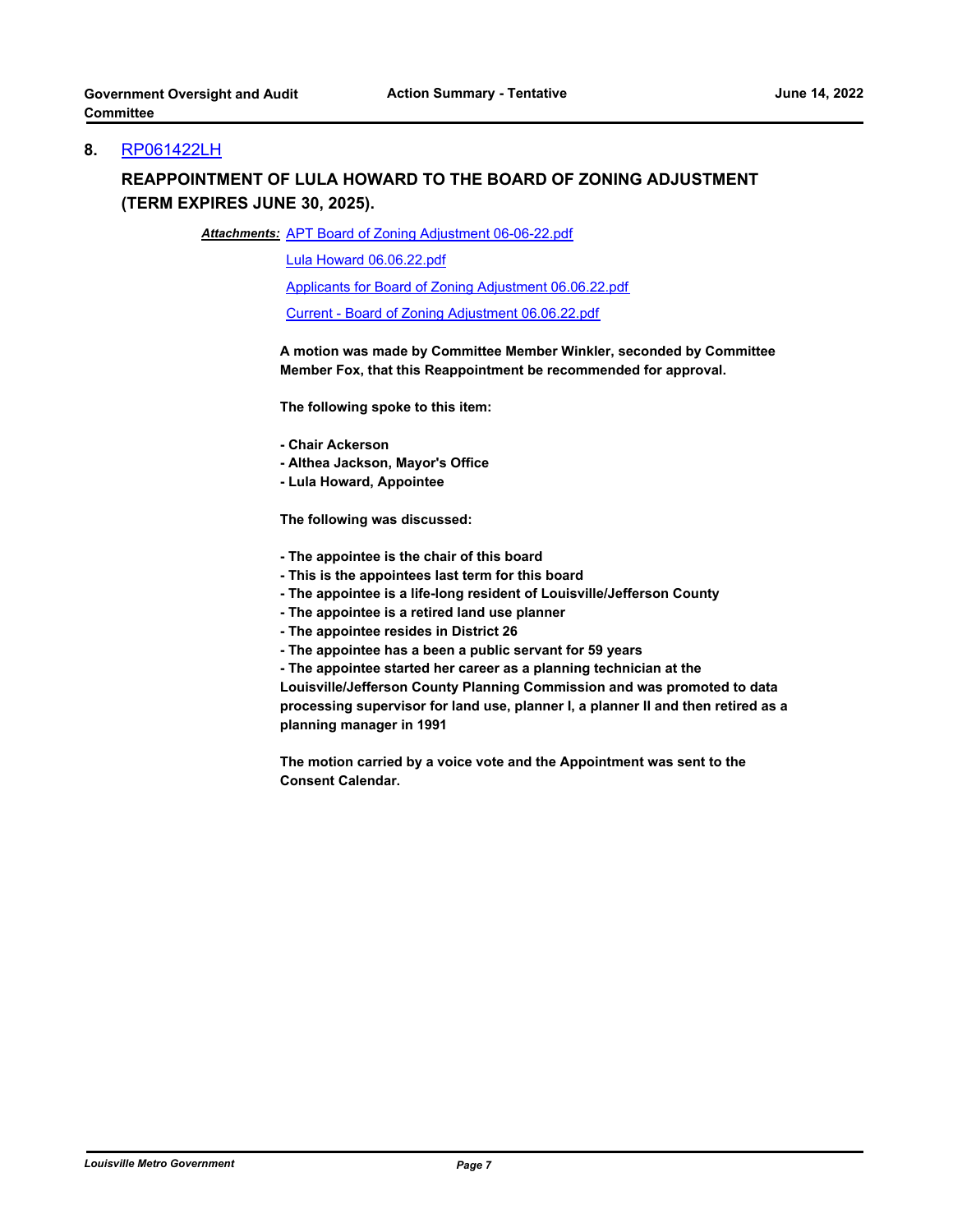#### **9.** [RP061422MW](http://louisville.legistar.com/gateway.aspx?m=l&id=/matter.aspx?key=60782)

# **REAPPOINTMENT OF MARITA WILLIS TO THE METROPOLITAN SEWER DISTRICT BOARD (TERM EXPIRES JUNE 30, 2025).**

Attachments: [APT Metropolitan Sewer District \(MSD\) Board 06-06-22.pdf](http://louisville.legistar.com/gateway.aspx?M=F&ID=47b18ee8-5ea2-4713-9131-0847311a0253.pdf)

[Marita Willis 06.06.22.pdf](http://louisville.legistar.com/gateway.aspx?M=F&ID=81616982-ea72-49ae-965c-3b40694a7230.pdf)

[Applicants for Board - Metropolitan Sewer District Board 06.06.22.pdf](http://louisville.legistar.com/gateway.aspx?M=F&ID=8d9da427-5d16-48b8-bb84-417c7dd94307.pdf)

[Current Board - Metropolitan Sewer District Board 06.06.22.pdf](http://louisville.legistar.com/gateway.aspx?M=F&ID=7ca2b54d-38bb-44e7-99bf-55dd324d1b3e.pdf)

**A motion was made by Committee Member Winkler, seconded by Committee Member Fox, that this Reappointment be recommended for approval.**

**The following spoke to this item:**

- **Chair Ackerson**
- **Althea Jackson, Mayor's Office**
- **Marita Willis, Appointee**
- **Committee Member Benson**

**The following was discussed:** 

- **The appointee is the chair for the Metropolitan Sewer District (MSD) Board**
- **The appointee is a long-time resident of Louisville/Jefferson County**

**- The appointee is the president of Community Engagement with Community Ventures Corporation**

**- The appointee resides in District 20**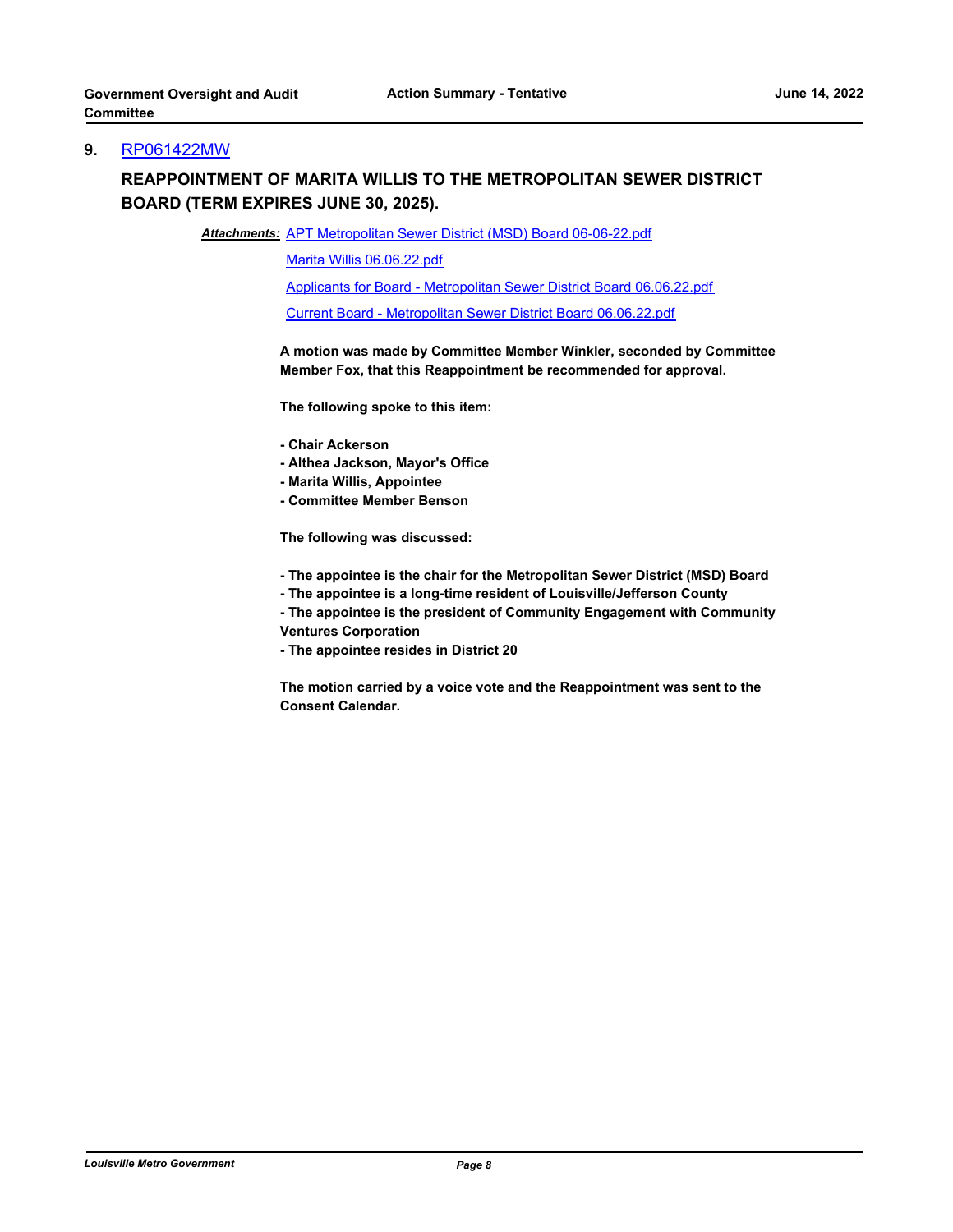### **10.** [O-058-22](http://louisville.legistar.com/gateway.aspx?m=l&id=/matter.aspx?key=59603)

**AN ORDINANCE AMENDING SECTIONS 21.02, 21.05, 21.06 AND 21.99 OF THE LOUISVILLE METRO CODE OF ORDINANCES ("LMCO") AND CREATING NEW SECTIONS OF LMCO CHAPTER 21 RELATING TO THE LOBBYING OF METRO OFFICERS. (AMENDMENT BY SUBSTITUTION)**

*Sponsors:*Primary Bill Hollander (D-9) and Additional Cassie Chambers Armstrong (D-8)

Attachments: O-058-22 PROPOSED CAM to CABS 061422 Amend LMCO RE Lobbying of Metro Officers.pdf [O-058-22 V.2 CABS 061422 Amend LMCO RE Lobbying of Metro](http://louisville.legistar.com/gateway.aspx?M=F&ID=78976f91-bd0f-4505-84f7-15a6618afd71.pdf)  Officers.pdf [O-058-22 V.1 021722 Amend LMCO RE Lobbying of Metro](http://louisville.legistar.com/gateway.aspx?M=F&ID=fbf6eef0-c769-407c-acc4-2bb46ce500f2.pdf)  Officers.pdf [O-058-22 PROPOSED CABS 061422 Amend LMCO RE Lobbying of](http://louisville.legistar.com/gateway.aspx?M=F&ID=7c06db1a-f343-4812-971e-a996a11db0fd.pdf)  Metro Officers.pdf

> **A motion was made by Committee Member Winkler, seconded by Committee Member Piagentini, that this Resolution be untabled.**

**The following spoke to this item:** 

- **Chair Ackerson**
- **Council Member Hollander**
- **Committee Member Purvis**
- **Alice Lyon, Jefferson County Attorney's Office**
- **Council Member George**
- **Committee Member Winkler**

**The following was discussed:** 

**- Surrounding cities all have Ordinances to regulate and register lobbyists** 

**- Lobbyists have stated that it is unusual to come to Louisville Metro and be in** 

- **a jurisdiction with no registration and no regulation**
- **This Ordinance requires the registration of lobbyists -- this is an initial registration and then a registration every two years**
- **This Ordinance defines lobbying as direct communication with Metro officers**

**and staff for the purpose of influencing official decisions or official actions - Questions were asked regarding routine permitting, licensing and** 

**compliance -- exemptions listed on page 4 of the Ordinance and were briefly reviewed** 

**- Lobbying is when an individual is being paid -- page 5 of the Ordinance was briefly reviewed** 

**- This Ordinance prohibits some transactions with Metro officers and candidates -- this Ordinance prohibits an elected Metro officer from becoming a lobbyists within two years of leaving office** 

**- The registration of lobbyists is written to not take effect until six months after passage of the Ordinance** 

**- The first 14 pages of the Ordinance are new sections -- after Section VIII there are amendments to the existing Ordinances** 

**- Questions were asked regarding whether the Ethics Commission should be** 

**<sup>-</sup> The prohibition sections listed in the Ordinance will take effect immediately upon passing the legislation**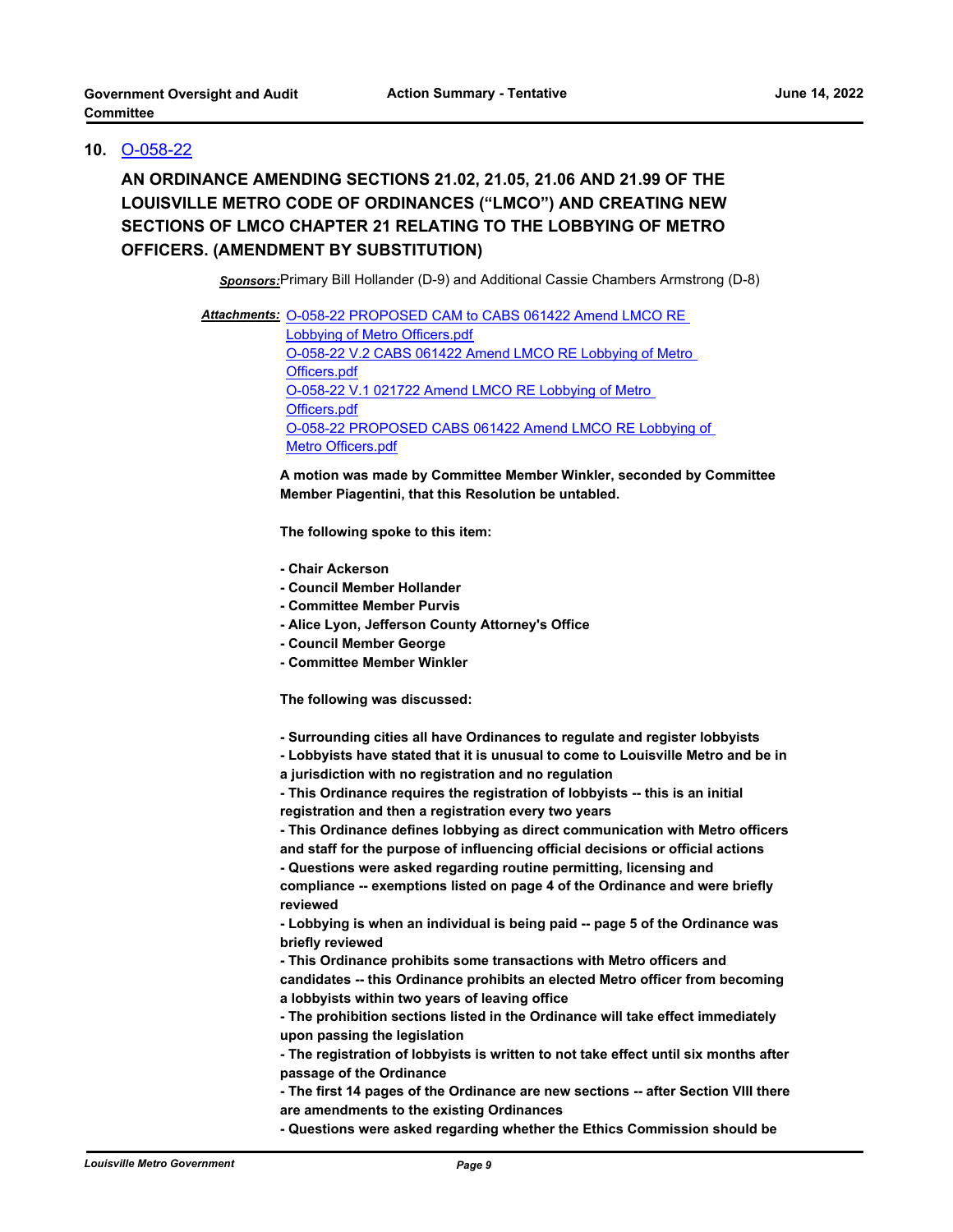**invited to the Committee for discussion regarding administrative burdens this would have on the Ethics Commission** 

**- Questions were asked regarding whether the Ethics Commission would consider having a financial impact statement on the administrative burdens they may face** 

**- Questions were asked regarding how this Ordinance would effect the relationships Metro Council may have with the unions -- Section V of the Ordinance was briefly reviewed and it depends on the conversations had and whom the Council is speaking with -- examples were provided** 

**- Questions were asked regarding how the lobbyists would write the meeting with the metro officer on the form -- examples were provided** 

**- Fundamental concerns were expressed regarding all lobbyists and lobbying activities being treated the same, such as small businesses and non-profits - examples were provided** 

**- A Metro Council Member who pays a small non-profit organization to do consulting work would be considered an employer** 

**- Concerns were expressed regarding the proposed language written in the amendment by substitution that states "the only employer who's covered under this Ordinance is one who has an annual budget of \$1M or more"** 

**- The importance of transparency was expressed** 

**- Questions were asked regarding who would have the reporting burden -- the lobbyists would have the burden of reporting lobbying activity not the employer of the lobbyists** 

**- A series of questions were asked regarding hypothetical scenarios and many examples were provided**

**A motion was made by Committee Member Winkler, seconded by Chair Ackerson, that this Ordinance be amended as shown in the attached document titled: "O-058-22 V.2 CABS 061422 Amend LMCO RE Lobbying of Metro Officers.pdf".**

**The motion to amend carried by a voice vote.**

**A motion was made by Committee Member McCraney, seconded by Committee Member Fox, that this Ordinance be tabled.**

**The motion to table carried by a voice vote.**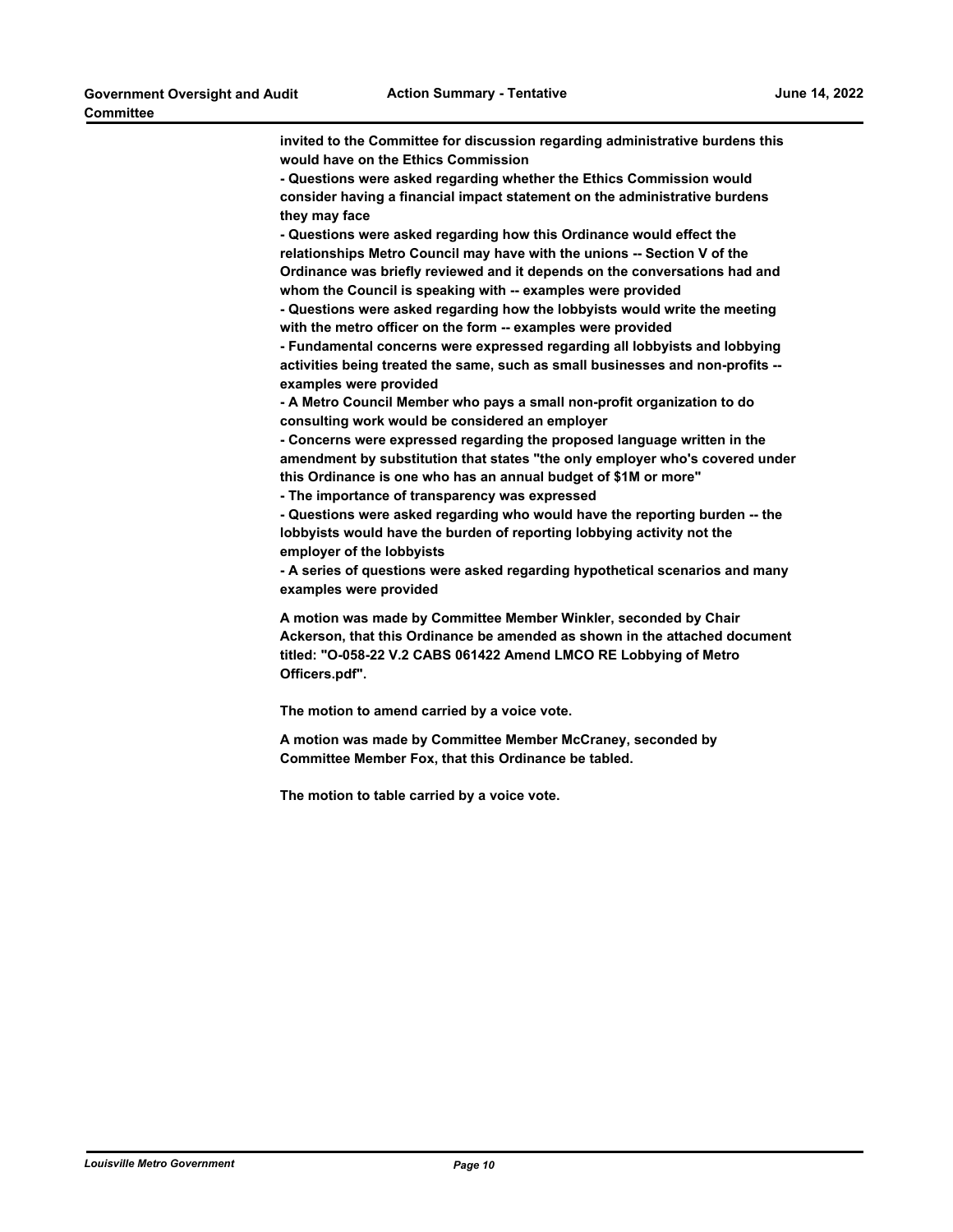### **11.** [R-085-22](http://louisville.legistar.com/gateway.aspx?m=l&id=/matter.aspx?key=60692)

# **A RESOLUTION AMENDING RULE 6.03 OF THE RULES OF THE LEGISLATIVE COUNCIL OF THE LOUISVILLE/JEFFERSON COUNTY METRO GOVERNMENT RELATING TO THE SUBMISSION OF LEGISLATION. (AMENDMENT BY SUBSTITUTION)**

*Sponsors:*Primary David James (D-6)

Attachments: R-085-22 V.2 CABS 061422 Change to Rule 6.03 RE Submitting Legislation.pdf [R-085-22 V.1 060922 Change to Rule 6.03 RE Submitting](http://louisville.legistar.com/gateway.aspx?M=F&ID=8cb66299-1e9a-425d-9e3a-baaad2474ab6.pdf)  Legislation.pdf [R-085-22 PROPOSED CABS 061422 Change to Rule 6.03 RE](http://louisville.legistar.com/gateway.aspx?M=F&ID=dd48d8ac-183b-4aca-a8be-6a2287d2420f.pdf)  Submitting Legislation.pdf.pdf

> **A motion was made by Committee Member Winkler, seconded by Committee Member Fox, that this Resolution be recommended for approval.**

**The following spoke to this item:** 

**- Chair Ackerson**

**- Council President James** 

**Council President James proposed an amendment by substitution that was read into the record.**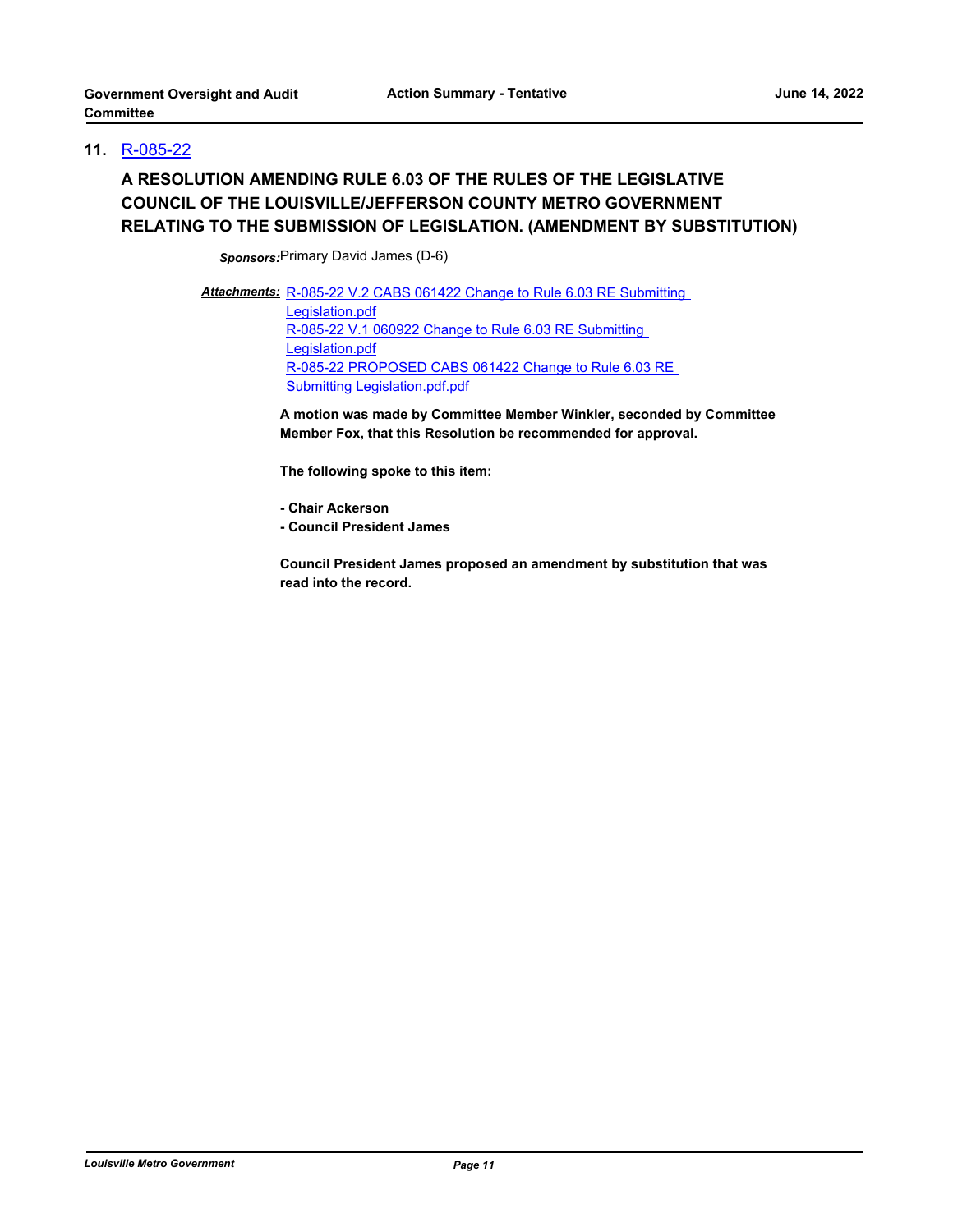**A motion was made by Committee Member Winkler, seconded by Committee Member Fox, that this Resolution be amended as shown in the attached document titled: "R-085-22 V.2 CABS 061422 Change to Rule 6.03 RE Submitting Legislation.pdf".**

**The motion to amend carried by a voice vote.**

**The following spoke to the proposed amendment:** 

- **Chair Ackerson**
- **Council President James**
- **Hollie Hopkins, Jefferson County Attorney's Office ("JCAO")**
- **Committee Member McCraney**
- **Committee Member Purvis**
- **Committee Member Winkler**
- **Vice Chair Piagentini**
- **Committee Member Fox**
- **Committee Member Reed**

**The following was discussed:** 

**- House Bill 314 was adopted by the General Assembly, within this House Bill were changes made to KRS 67C, subsection 115 -- one of these changes relates to who would represent the Metro Council and who would approve Metro Council Resolutions and Ordinances -- more detailed examples were provided** 

**- Questions were asked regarding whether it was mandatory to consult with the JCAO for the drafting of legislation -- once passed by Metro Council, this is correct -- Metro Council Members are still able to work with JCAO, should they choose to do so** 

**- Questions were asked regarding whether this Resolution would allow Metro Council Members to seek the opinions of attorneys outside of JCAO -- this information was confirmed** 

**- Concerns were expressed regarding the knowledge an outside attorney would have regarding government legislation** 

**- Questions were asked regarding whom would be responsible to pay for outside Metro Government attorney council -- this would be up to the Metro Council to decide as it has not been made a Metro Council rule as of yet - This Resolution is necessary to be in compliance with State law -- there are still many logistics to sort out** 

**- JCAO is still being funded by taxpayer dollars** 

**- Examples were shared regarding times that there was a conflict between a Metro Council member and JCAO where JCAO did not sign off on a piece of legislation -- this rule change would allow for a Metro Council member to seek outside council to get a second opinion if JACO was not in agreement with the Council member or the drafted piece of legislation-- other examples were provided regarding attorney's representing Metro Council in past investigations - Questions were asked regarding whether an amendment should be added to this Resolution to state that first the Metro Council should go to JCAO and if JCAO chooses not to approve a piece of legislation the Metro Council is then authorized to move forward in seeking a second opinion from outside council - - examples were provided -- questions were asked whether Metro Council would be in violation of State Statute if this amendment was to be made**